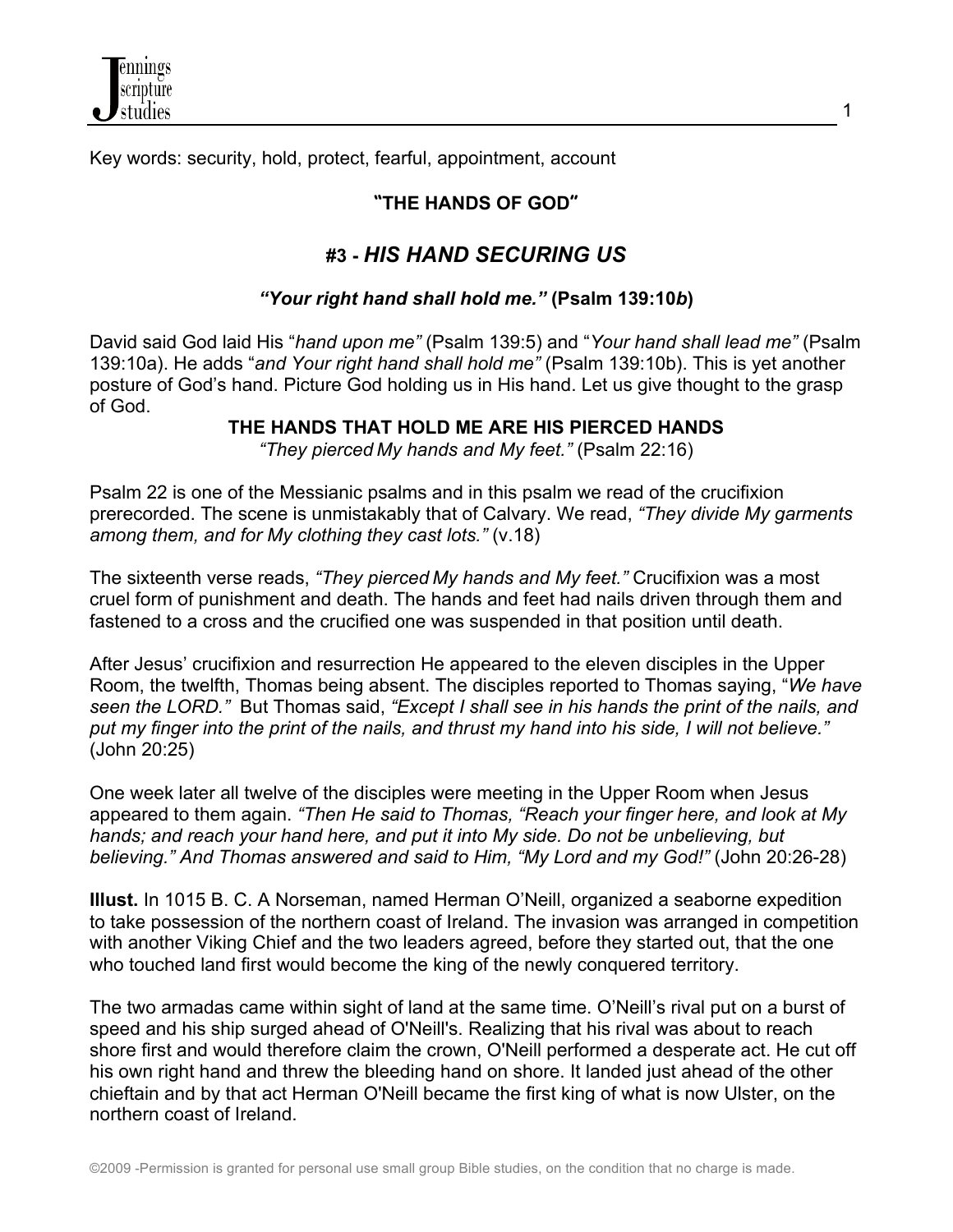

With O'Neal began the O'Neill dynasty which ruled over Ulster for many centuries. The coat of arms of the O'Neill dynasty features a red hand on a silver cross. It is known as "The Red Hand of Ulster." Jesus Christ not only gave His hands but he gave His life for our redemption. The red hands of Calvary provide salvation for all who will come to Him.

> *"Place your hand in the nail scarred hand, He will keep to the end, He's your dearest friend, Place your hand in the mail scarred hand."*

#### **THE HANDS THAT HOLD ME ARE HIS PROTECTIVE HANDS**

*"And I give them eternal life, and they shall never perish; neither shall anyone snatch them out of My hand."* (John 10:28)

In the first church I was privileged to pastor, in a Mid-week service I commented on John 10:28 saying, once Jesus takes you into His hand no one can get you out! A lady, who usually attended a church that taught salvation by works, was visiting in the service and she took exception to the statement. She interrupted me by saying, "The devil can get us out!" I replied that the God Who is powerful enough to cast the devil out of heaven and Who will eventually cast him into hell is too powerful to allow the devil to remove a believer from His almighty hand."

The lady responded by saying, "Well, we can get ourselves out!" I reminded her that Jesus said, *"Neither shall anyone snatch them out of my hand"* and then I asked her, "Dear lady, are you an "*anyone*"? Jesus said, "neither shall *anyone*" remove a child of His from His hand."

Always remember that when God made us He did so with a purpose and a plan. He saw all our days before we lived one of them and placed over us the covering of His protective love. He has allowed nothing to come into our lives that has not first been screened through that love. His hand has enclosed us and we have His pledge that "*neither shall anyone snatch them out of My hand."* 

An insurance company advertises that *"*You are in good hands" if you are insured with them. That may be true. However, this I know: the insurance policy that the Lord Jesus announced in John 10:28 provides eternal security and you will not need to make a monthly payment for Jesus paid it all!

Margaret Clarkson, in her hymn "God of The Ages," penned these words in verses one and three of her hymn:

> *"God of the ages, history's Maker, Planning our pathway, holding us fast, Shaping in mercy all that concerns us: Father, we praise You, Lord of the past. God of tomorrow, strong Overcomer, Princes of darkness own Your command: What then can harm us? We are Your people, Now and forever kept by Your hand."*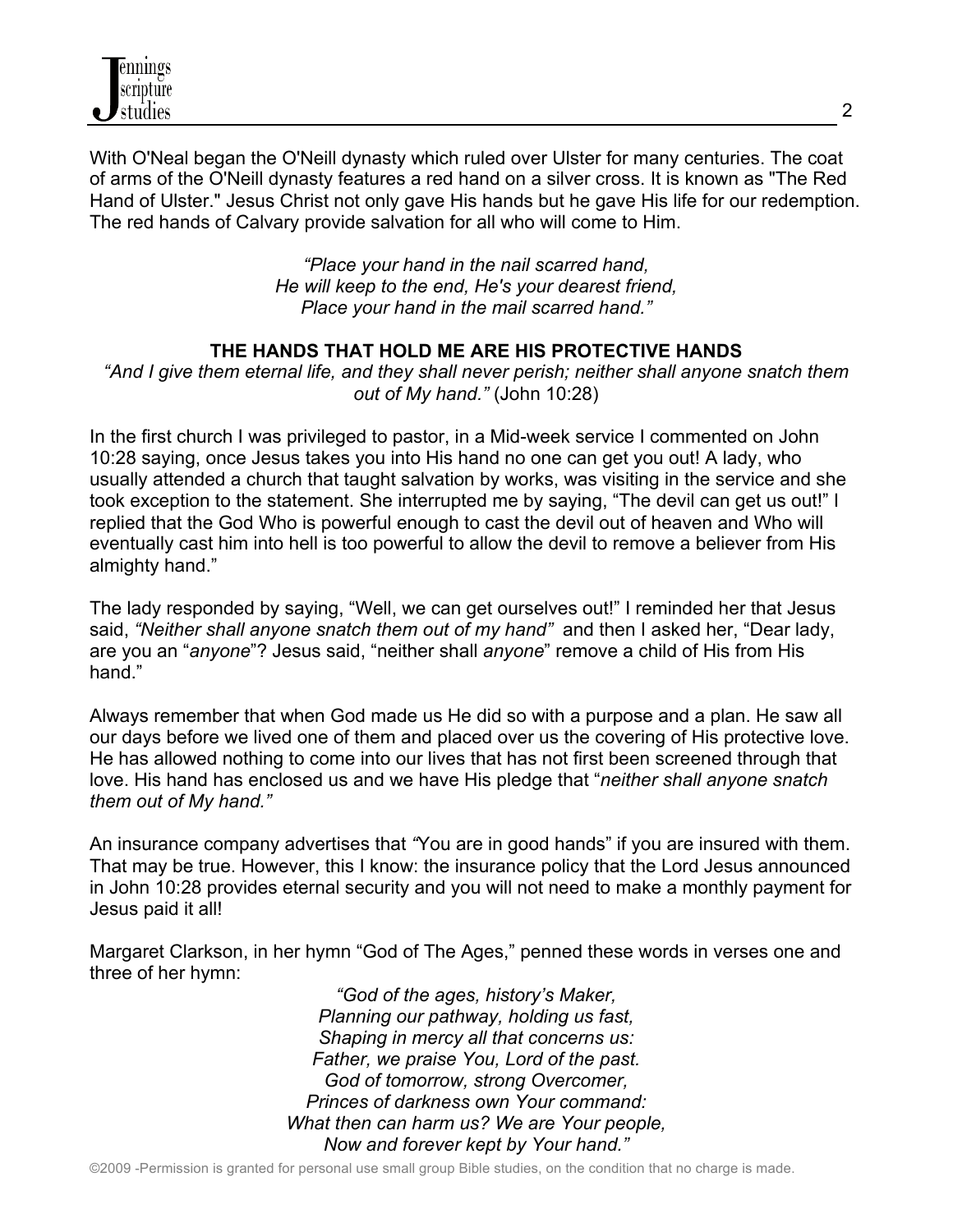

## **THE HANDS THAT HOLD ME ARE HIS PATERNAL HANDS** *"*

*My Father, who has given them to Me, is greater than all; and no one is able to snatch them out of My Father's hand."* (John 10:29)

We have a heavenly Father Who loves us so much that He will never turn us loose! You may not have good memories of your earthly Father but your heavenly Father is committed to keeping you in His family and in fellowship with Him!

If the devil cannot prevent a sinner from trusting the Lord Jesus for salvation, he works at causing that believer to doubt the finished work of Christ on his behalf. Consequently, the truth of the security of the believer is attacked by the devil.

I have another memory from teaching on the passage of Scripture in John 10 early in my ministry. In a Sunday School class a visitor took exception to my statement: "To have eternal life is to be eternally safe in God's hands." The visiting brother disagreed and said, "When we sin God releases us from His hand." I replied, "Once we commit our souls to God for safe keeping, He keeps eternally. Paul said, "He is able to keep that which I have committed to Him against that day." (I Timothy 1:12)'" To which he answered, "God does not have anything dirty in His hands and when we sin, we become dirty and He lets us go."

My reply was, "When Jesus Christ died He paid for our sins past, present and future. When we commit individual acts of sin '*If we confess our sins he is faithful and just to forgive us our sins and to cleanse us from all unrighteousness.'* (I John 1:9) Our security is based, not upon our sinless-ness, but upon His promises.'" He said, "Once saved, always saved, is a dangerous doctrine!" I saw that the conversation was not going well and concluded by saying, "Once in His hands, always in His hands. Jesus is the Truth and He always spoke the truth. I believe Him."

Jesus saves and secures us. Some there are who scoff at the doctrine of eternal security. There are those who believe correctly the truth of the eternal security of those who are saved and then there are those who believe incorrectly and are therefore eternally insecure! Jesus pictures those who are His as being in His and His Father's almighty hands and therefore, are secure eternally. Charles Spurgeon wrote: "The chosen are doubly secure; two hands have grasped them and in that double security they are beyond all danger." (Spurgeon's Devotional Bible)

A young girl was giving her testimony of faith in Christ in a public park where there were many from all walks of life gathered. She concluded by quoting "no one is able to pluck hem out of My Father's hand." In the group was a skeptic who spoke up with this flippant question: "But suppose Maggie, that you slip through one of His fingers?" In an instant Maggie replied, "But sir, that can never happen because, you see, I am one of His fingers, for Ephesians 5:30 tells us that we are members of His body, of His flesh and of His bones!" "More secure is no one ever than the loved ones of the Savior" said hymn writer Karolina Sandell-Berg. Moses said, when addressing the people of Israel, *"All saints are in Your hand."* (Deut. 33:3) Wonderful truth indeed!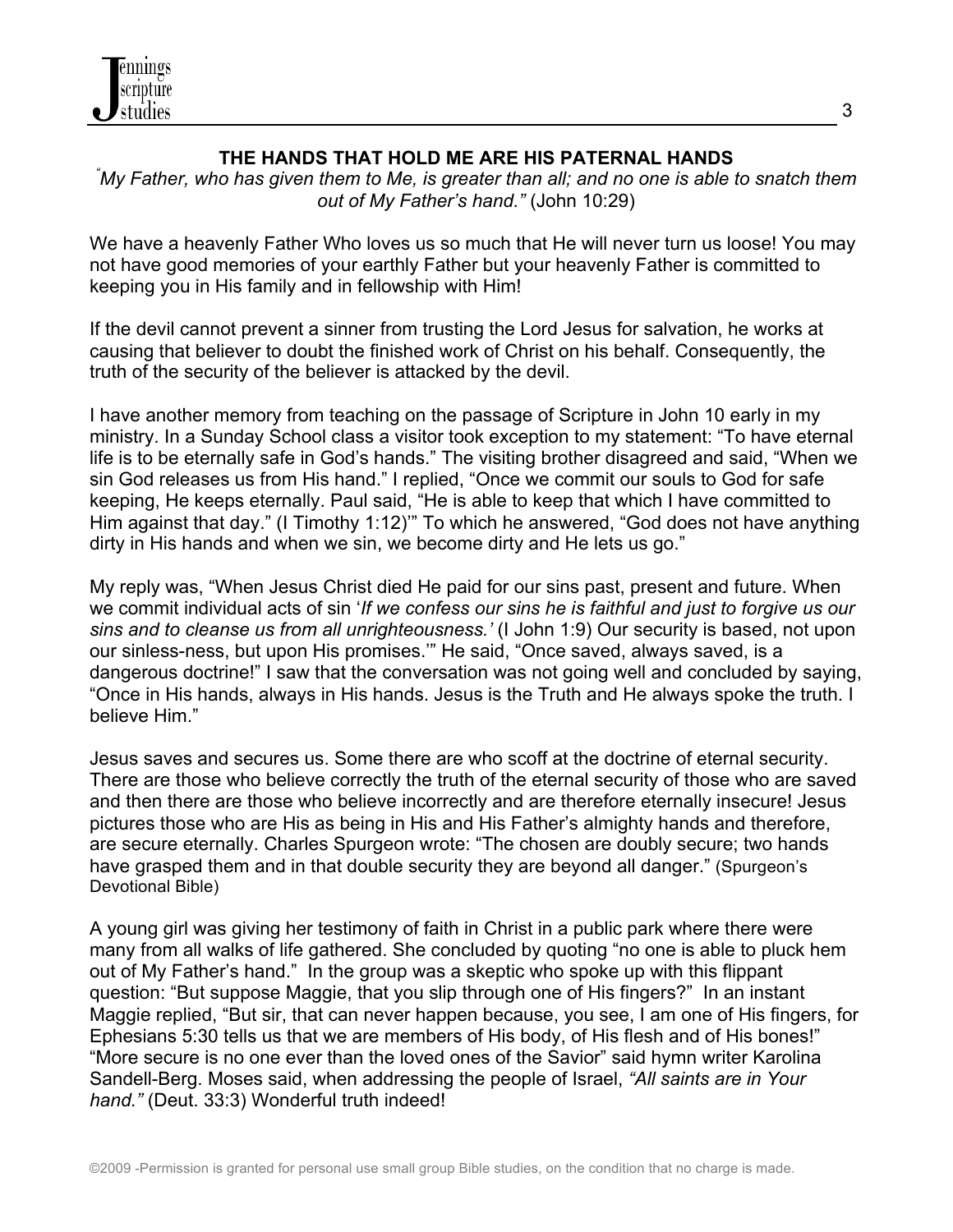

# **THE HANDS THAT HOLD ME ARE HIS POWERFUL HANDS**

"*I cling to you; your right hand upholds me."* (Psalm 63:8)

Isaiah 41:10 - *"Fear not, for I am with you; be not dismayed, for I am your God. I will strengthen you, yes, I will help you, I will uphold you with My righteous right hand."*

To be held in His powerful hands is to experience:

- His courage *"Fear not*";
- His presence *"I am with you"* ;
- His peace "*be not dismayed;*
- His energy "*I will strengthen you*";
- His assistance "*I will help you*";
- His undergirding "*I will uphold you with My righteous right hand."*

**Illust.** I shook hands with the boxing champion Mohammed Ali. I was changing planes in the Atlanta, GA airport and as I walked from one concourse to another, I saw a large gathering of media people with cameras, etc. and in the middle of the group, head and shoulders taller than the others, was Mohammed Ali. He was the world's heavyweight boxing champion at the time.

I wanted a closer look and shoved my way through the crowd, to the consternation of some, and walked up behind Ali. I tugged on his sleeve and said, "Champ, I hear that you are a minister of Mohammed, I am a Minister of Jesus Christ!"

He wheeled around, leaving those who were interviewing and filming him, looked me in the eye and said, as he stuck out his hand to me, "Yes, I am a minister of Mohammed and I am glad to meet you! Say, I've got a question for you. "I understand that Jesus was born of a virgin. How could that be when He had brothers and sisters?" We had very friendly conversation and then he said, "I am resigning as a minister of Mohammed. You see, Mohammed's ministers should be holy and I can't be holy with the crowd I run with."

All the time we were talking, he was holding my hand, and I might add, gripping it tightly! Now, I thought I had a large hand, but his hand swallowed up my hand. I said to him, "Champ, you have powerful hands!" He replied, "My hands have made me what I am!" And turning loose of my hand he faked a jab at me, smiled and said, I've got to talk to these other fellows!" I turned and walked back through the crowd of impatient reporters, to their delight, I might add!

To simply say that God has powerful hands obviously minimizes their greatness. The Psalm writer puts His hands in perspective when he wrote: *"The LORD is the great God, and the great King above all gods. In His hand are the deep places of the earth; the heights of the hills are His also. The sea is His, for He made it; and His hands formed the dry land."* (Psalm 95:3-5) All who are in His powerful hands can say, "His hands have made me what I am!"

#### **THE HANDS THAT HOLD ME ARE HIS PUNITIVE HANDS** *"It is a fearful thing to fall into the hands of the living God."* (Hebrews 10:31)